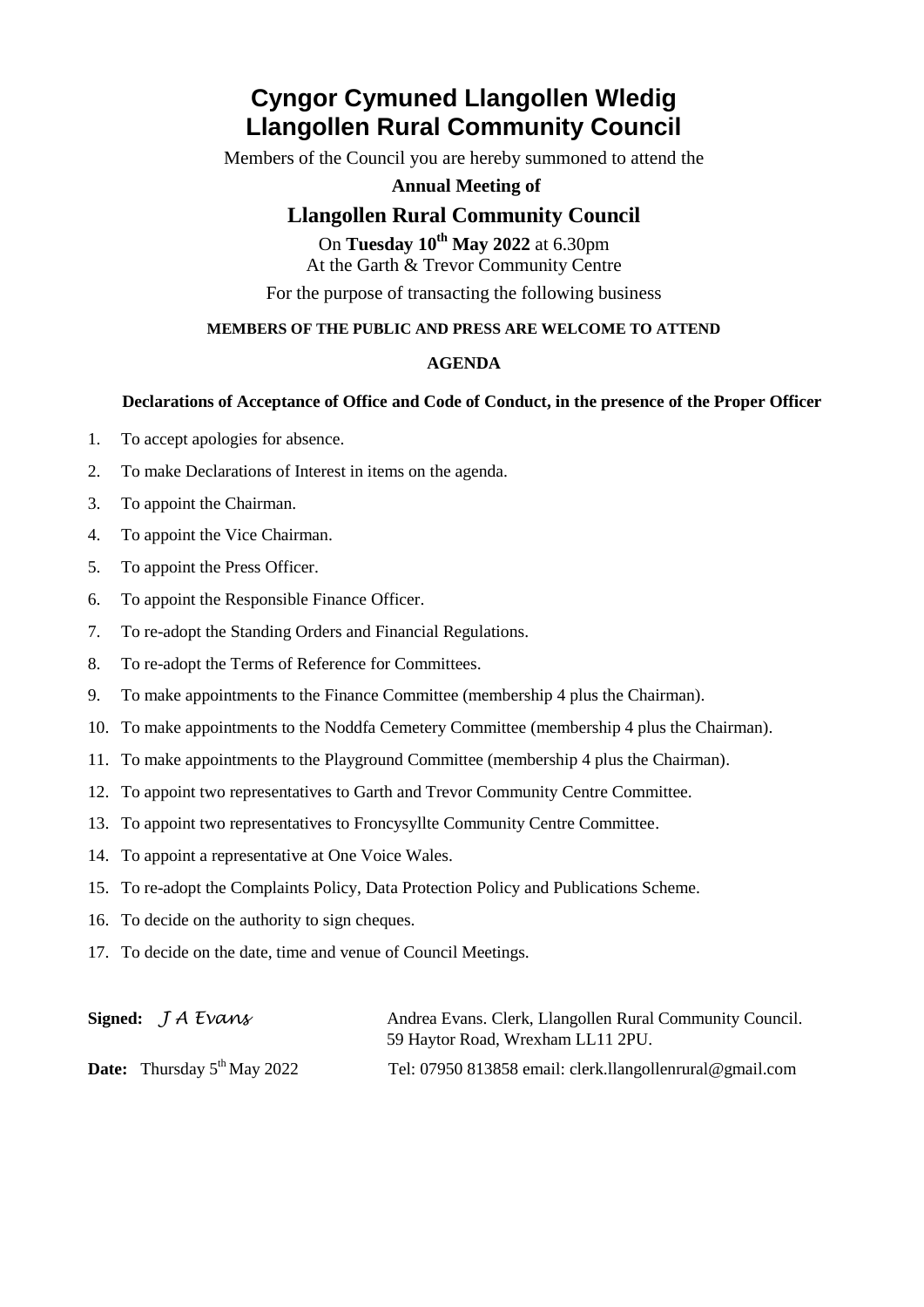# **Cyngor Cymuned Llangollen Wledig Llangollen Rural Community Council**

Members of the Council you are hereby summoned to attend a meeting of

### **Llangollen Rural Community Council**

On **Tuesday 10th May 2022** at 7.00pm At the Garth & Trevor Community Centre

For the purpose of transacting the following business

#### **MEMBERS OF THE PUBLIC AND PRESS ARE WELCOME TO ATTEND E-mail the Clerk for details on how to gain remote access to the meeting**

#### **AGENDA**

- 1. To accept apologies for absence.
- 2. To confirm and sign the minutes as a true record of the last meeting.
- 3. To record declarations of interest from members in any item to be discussed.
- 4. To allow public participation.
- 5. To receive the Police report.
- 6. To receive an update on the Community Agent's scheme and to approve the contract between LRCC and PRC for 2022/23.
- 7. To receive an update from the Clerk on the work log and decide on any further action.
- 8. To consider planning applications. **P/2022/0319** – Single storey side extension **– Bryn Y Ffynnon, Woodlands Road, Froncysyllte, Wrexham.**
- 9. To receive a correspondence update from the Clerk.
- 10. To receive an update on the scheduled resurfacing of Garth Road.
- 11. To consider a proposal that the Council purchase a community seat to commemorate Cllr. Mrs J Evans's 40 years of service to the community.
- 12. To provide an update on the purchase of souvenir bottles for primary school children in the community to commemorate the Queen's Jubilee.
- 13. To discuss the playground inspections reports and decide on any action to be taken.
- 14. To decide whether to organise litter picking events once again and whether to buy additional equipment.
- 15. To receive an update on the Boer War Memorial project.
- 16. To discuss Cadwyn Clwyd's Green Communities Project.
- 17. To receive an update on the Cycle Path project.
- 18. To discuss and consider sponsoring an environmental competition in the local schools.
- 19. To consider and decide on the request made by the relatives of a gentleman who was deceased, to purchase a bench for the Community, in his memory.
- 20. To receive a financial update from the Clerk and authorise payments to be made.